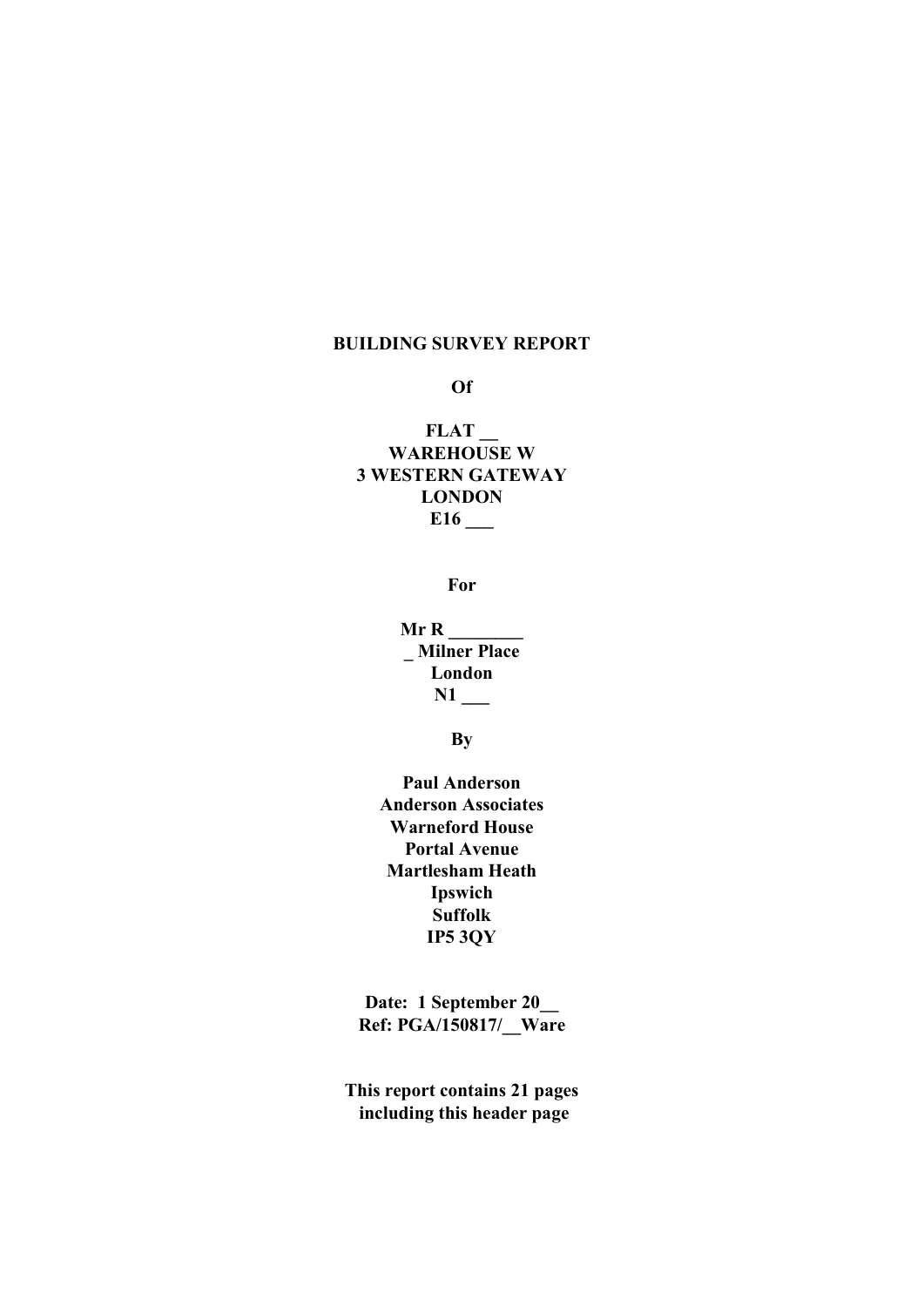## **CONTENTS**

Page No.

|       | <b>PARTICULARS</b>                          | $\mathbf{1}$ |
|-------|---------------------------------------------|--------------|
| 1.00  | <b>CONDITIONS AND LIMITATIONS OF SURVEY</b> | $\mathbf{1}$ |
| 2.00  | <b>SITE</b>                                 | 3            |
| 3.00  | <b>DESIGN</b>                               | 3            |
| 4.00  | <b>STRUCTURE</b>                            | 5            |
| 5.00  | <b>FABRIC</b>                               | 8            |
| 6.00  | <b>SERVICES</b>                             | 11           |
| 7.00  | <b>FITTINGS AND FINISHES</b>                | 13           |
| 8.00  | <b>OUTBUILDINGS, GROUNDS AND BOUNDARIES</b> | 13           |
| 9.00  | <b>ENVIRONMENTAL FACTORS</b>                | 14           |
| 10.00 | <b>FINANCIAL CONSIDERATIONS</b>             | 15           |
| 11.00 | <b>CONCLUSIONS</b>                          | 17           |
|       | <b>Appendix A - Cost Summary</b>            | 18           |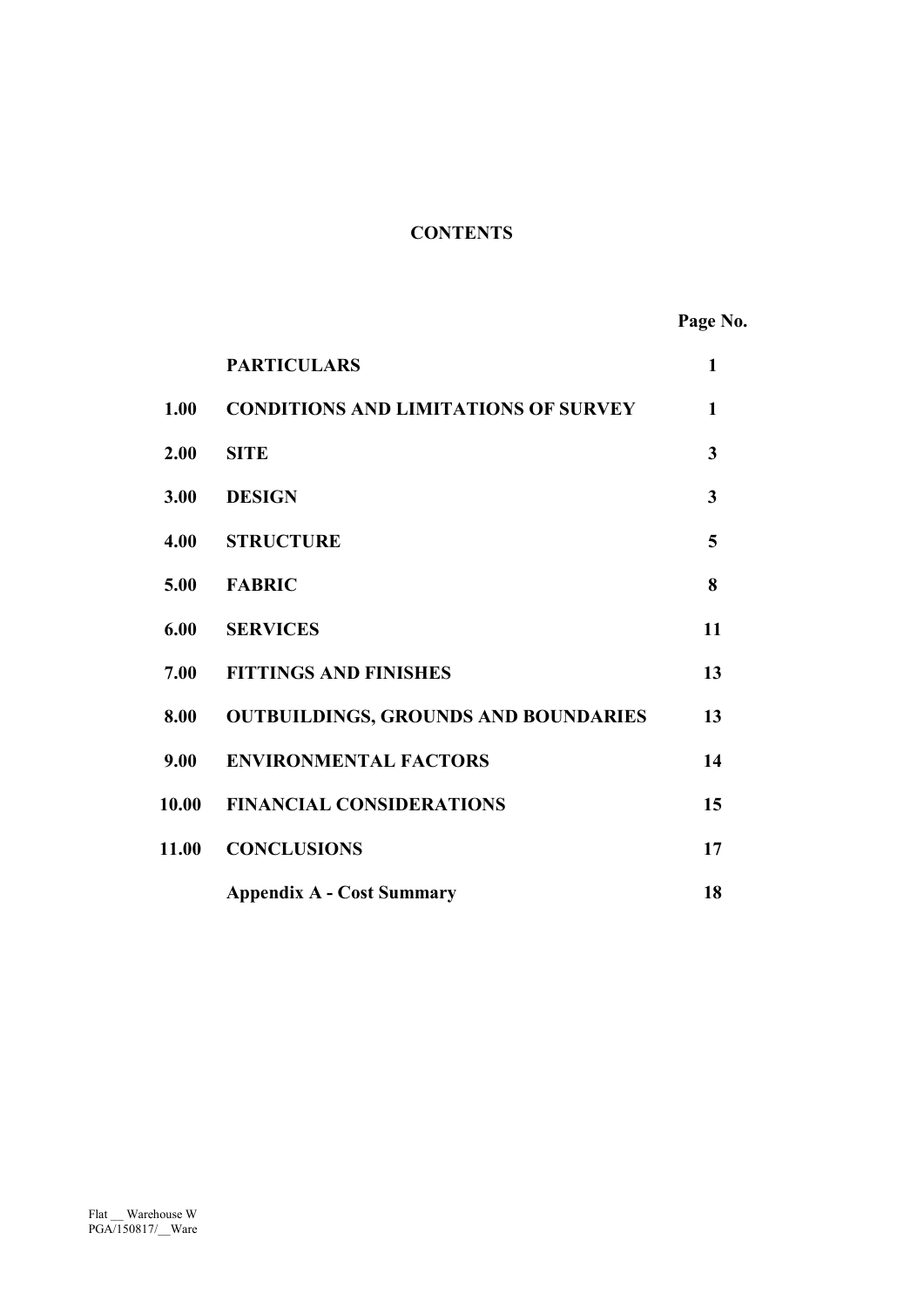#### **PARTICULARS**

| 2 Bedroom 3rd floor Maisonette in converted dock building |
|-----------------------------------------------------------|
| 100Years (Converted 2005)                                 |
| Leasehold                                                 |
| Owner/Occupier                                            |
| 1 September 2015                                          |
| Dry, overcast                                             |
| <b>Building Survey</b>                                    |
| None                                                      |
|                                                           |

#### 1.00 CONDITIONS AND LIMITATIONS OF SURVEY

A detailed inspection of the dwelling will be undertaken as far as access permits. Advice will be given upon the condition and quality of the structure and fabric. We will indicate where we feel short-lived materials exist and where future faults could occur where these can be reasonably foreseen.

We will make comment upon any adverse highway, planning or environmental factors, which are likely to affect the property both now and in the foreseeable future, as far as are apparent during our inspection. Naturally, enquiries to confirm this information must also be undertaken by your legal adviser in the normal manner. In addition, your legal adviser should establish that adequate planning approval and building regulation consent has been obtained on any relevant development or building works already undertaken.

Unless we advise you to the contrary in our report, all comments upon leases, guarantees, tenancies, legal restrictions, license agreements, trading accounts or other relevant matters will be based upon information gathered verbally from the client, occupier or other person stated with the report, unless confirmed in writing by your legal adviser.

An inspection of the boundaries will be made and we will comment upon any poorly defined areas. We will also comment upon any obvious physical encumbrances to the property, e.g. rights of way, easements, tenancies, etc. However, some encumbrances may not be obvious from an inspection and it is for your legal adviser to make more categorical investigations.

Every effort will be made to inspect as much of the building as possible. We would particularly wish to stress the limitations of our inspection, insofar as we cannot comment upon those areas obscured or inaccessible and neither can we say whether such areas are free from defect. In particular where the property is furnished, it is normally the case that some areas cannot he inspected, e.g. below fitted carpets, and behind/under heavy/fixed furniture fixtures and fittings and other effects. Naturally where we consider a fault may be concealed, further investigation will be recommended.

Our comments and recommendations within the report will be based on a single inspection. No monitoring of cracks, damp areas or other faults will be possible. Without the benefit of re-inspection of the property over time it may not be possible to come to categorical conclusions in some instances. We will indicate where further investigation or monitoring would be prudent. We have not investigated whether the site is or has been contaminated. Your legal advisor should investigate what the previous use of the property was prior to purchase.

No investigation of the sub-soil or its foundations will be undertaken or any trial bore holes dug. If from examination of the building above ground level there are indications of movement, failure of the foundations or other reason to suspect subsidence, heave or landslip problems, we will make appropriate comments and advise you where we feel further specialist investigations would be prudent.

For the purpose of the report we will assume that no high alumina cement concrete, calcium chloride additive or other deleterious material has been used in the construction of any part of the building unless expressly stated to the contrary in the report. No tests of asbestos material will he undertaken but where possible we will indicate where it exists and whether it is likely to be a health hazard.

Where securely fixed floorboards, such as modern tongued and groove variety are laid to floors it is usually not possible to lift them without damage. We will try to lift some floorboards to undertake an inspection of the sub floor void where there are exposed loose boards that can be lifted without damage. This will naturally only be undertaken with the consent of the vendor or occupier. No comprehensive inspection of the sub floor void is therefore normally possible. We will indicate in our report where these inspections were made and specific advice will be limited to these areas. More general comments will apply to the floors as a whole.

All roof spaces and cellars will be inspected where access hatches are reasonably accessible and of an adequate size. Naturally we cannot comment upon the form of construction or condition of these areas where no inspection is undertaken. Neither can we say that these areas have adequate thermal insulation or ventilation and whether any vapour barriers have been incorporated, where this is appropriate.

We are equipped with a portable ladder extending to a height of about 3 metres. Close inspection of areas beyond this height, for example, flat roofs to two storey buildings, dormer roof windows, chimney stacks, valley, etc., can only be undertaken where reasonable access exists. We will be pleased to arrange for more detailed access where this has been confirmed in writing with you prior to our inspection. Additional charges will be applicable. No inspection of chimney flues or linings will be possible unless and accessible flue door exists. Neither will it be possible to determine the performance of flues or fires.

Except where it forms part of the structure of the dwelling, only a superficial inspection of garages and outbuildings will be undertaken. Moreover a superficial inspection only will be undertaken to garden walls, gardens, fences, paths, etc. We can, of course, undertake a more detailed inspection of these areas where this has been agreed in writing with you prior to our inspection.

A visual inspection only will be undertaken to services as far as access permits. This will include electric wiring, gas services, underground drain systems, plumbing and heating. Unless agreed prior to our survey inspection, no specialist tests will be undertaken to services. In particular it will be necessary to undertake a specialist pressure test of drains before we could say whether there are any leaks present. Where we do have cause to suspect fault or shortcomings to services as a result of our inspection, we will recommend where specialist tests would be prudent.

The fee we have quoted for our Building Survey is exclusive of the cost of specialist contractors attending the properly, carrying out tests and providing written reports. Their fees must be confirmed in writing prior to their inspections and settled by you. Whilst we can select specialist firms whose work is known to us and who have provided satisfactory services in the past, we are not to be held responsible for any damage or negligence caused by the specialist firm.

No inspection of specialist services or appliances such as lifts, burglar alarms, water softeners, fire alarms, swimming pool systems, filtration plants, air conditioning or other appliances or machinery, will be undertaken. You should arrange for your own specialist inspection if you require a report upon these items.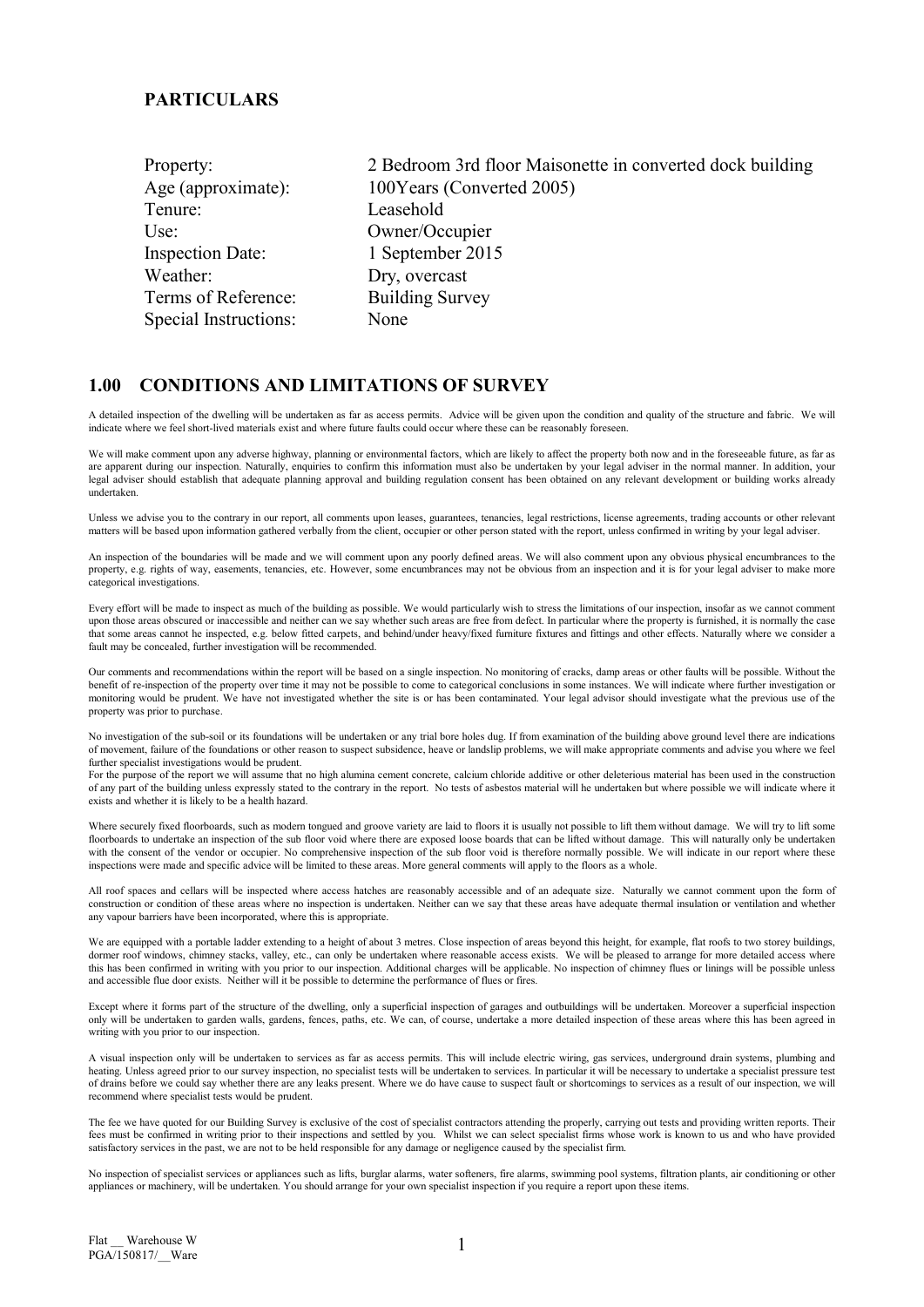Unless stated in our report to be present, it is not always possible to state whether cavity wall insulation has been installed. We are unable to confirm the type, size, adequacy or condition of cavity wall ties, if used. Thus it will only be where these elements are causing a detectable fault at the time of our inspection that a report will be made upon them.

It will be assumed in our report that you have personally inspected the property and that you have satisfied yourself that the size, type and layout of the -accommodation, outbuildings and grounds suit your requirements. We would be pleased to advise you upon any particular requirements you have concerning the use or alteration of the property where this has been confirmed in writing prior to our inspection.

We strongly recommend that you obtain all specialist reports, estimates and have further investigation and exposure work carried out prior to a legal commitment to purchase. We also recommend these estimates and reports be forwarded to ourselves and your legal adviser, as appropriate for comment where relevant. When making our report, the following assumptions will he made. Your legal adviser should confirm they are appropriate;

- The property is not subject to any unusual or specialty onerous restrictions, encumbrances or outgoings and that good title can be shown.
- The property and its value are unaffected by any matters which would be revealed by a local search and replies to usual enquiries, or by any statutory notice, and that neither the property, nor its condition, nor its use, nor its intended use, is or will be unlawful.
- That inspection of those parts which have not been inspected would neither reveal material defects not known to the inspecting surveyor or will have an adverse effect on the property that may affect its sale or purchase.

That any alterations or additions in the form of material developments already carried out to the property have, where required, been granted all relevant local authority approval.

The report will be confidential to you, your professional adviser and any other person expressly stated in our report. We accept responsibility to you alone and that the report will be prepared with skill, care and diligence reasonable to be expected of a competent Chartered Surveyor. We accept no responsibility whatsoever to any person other than yourself; any such person relies upon the contents of the report at their own risk if the whole or any part of this report or any reference is to be included in any published document, circular, or statement without Anderson Associates Chartered Surveyors' prior written approval. .

If after occupation a defect is found the Surveyor must be informed in the first instance and before any remedial action is taken. Failure to do this could invalidate/effect any claim made against the Surveyor.

© Anderson Associates 2005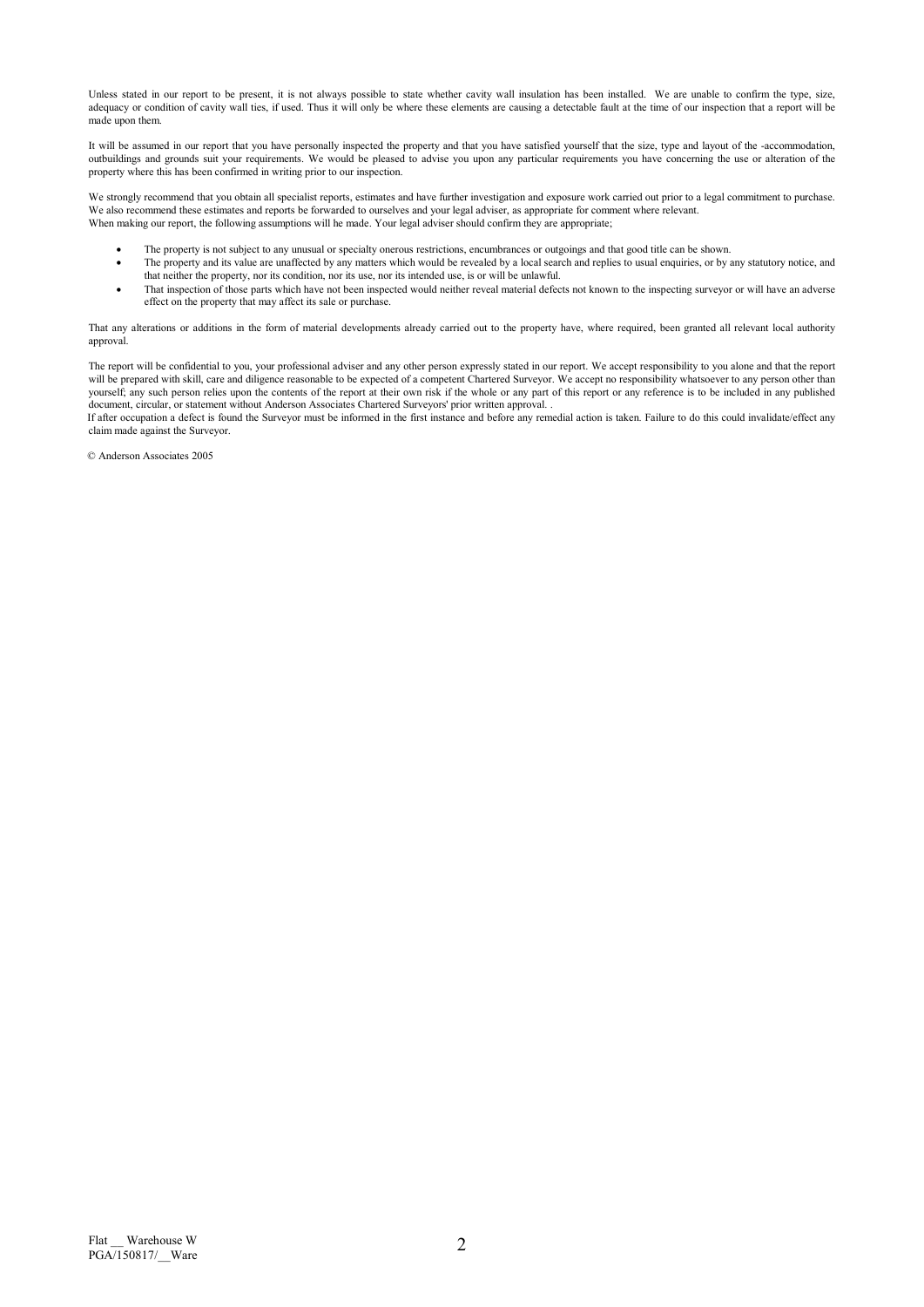## 2.00 SITE

Consider the nature of the area, the immediate surroundings, the site and any physical encumbrances. Review their effect on the structure and enjoyment of the property.

2.01 The property is located in a residential area developed from docklands buildings from around the 1900s'. There is a mixture of various sized residential dwellings within Western Gateway and adjacent areas. Western Gateway is located off Sandstone Lane just off the Victoria Dock Road and has good links with the A13. The nearest stations are Custom House, Prince Regent and Royal Victoria.

## 3.00 DESIGN

Review the accommodation and its layout, assess modernization's and alterations, appraise the buildings for the use to which it is being put, have regard to the features of particular concern's interest.

3.01 The subject flat occupies part of the top floor of the property. Believed to have been originally constructed around the 1900's and believed converted to flats around 10- 15 years ago. It is set on four levels with a pitched main roof.

> There is a full height glazed atrium facing the Excel centre used predominantly as an entrance to the restaurant. It also houses the stairs and lift serving the flats.

Walls appear to be predominantly load-bearing solid brickwork and roof slopes are covered with slates.

Windows are of open pane design and the communal flat entrance door is set on the right side of the glazed extension.

The subject property accommodation internally includes: From the main entrance, a lift and stairs lead to the 3rd floor lobby with communal hall to the flat front door. The hall leads to the bathroom, open plan lounge/diner and kitchen area with 1 bedroom off the hall. Stairs off the hall lead to the open mezzanine floor comprising a second bedroom.

# 3.02 External

There is no external amenity space or resident parking.

#### 3.03 Lease & Share Freehold Properties & Flats - Annual Costs

Annual costs are understood to be payable for service charge  $\&$ /or ground rent and per annum. These should be confirmed.

The service charge should include all or some/most of the following:

Maintenance/cleaning of internal common parts, buildings insurance (Not contents), water rates, structure including walls and roof and lift maintenance.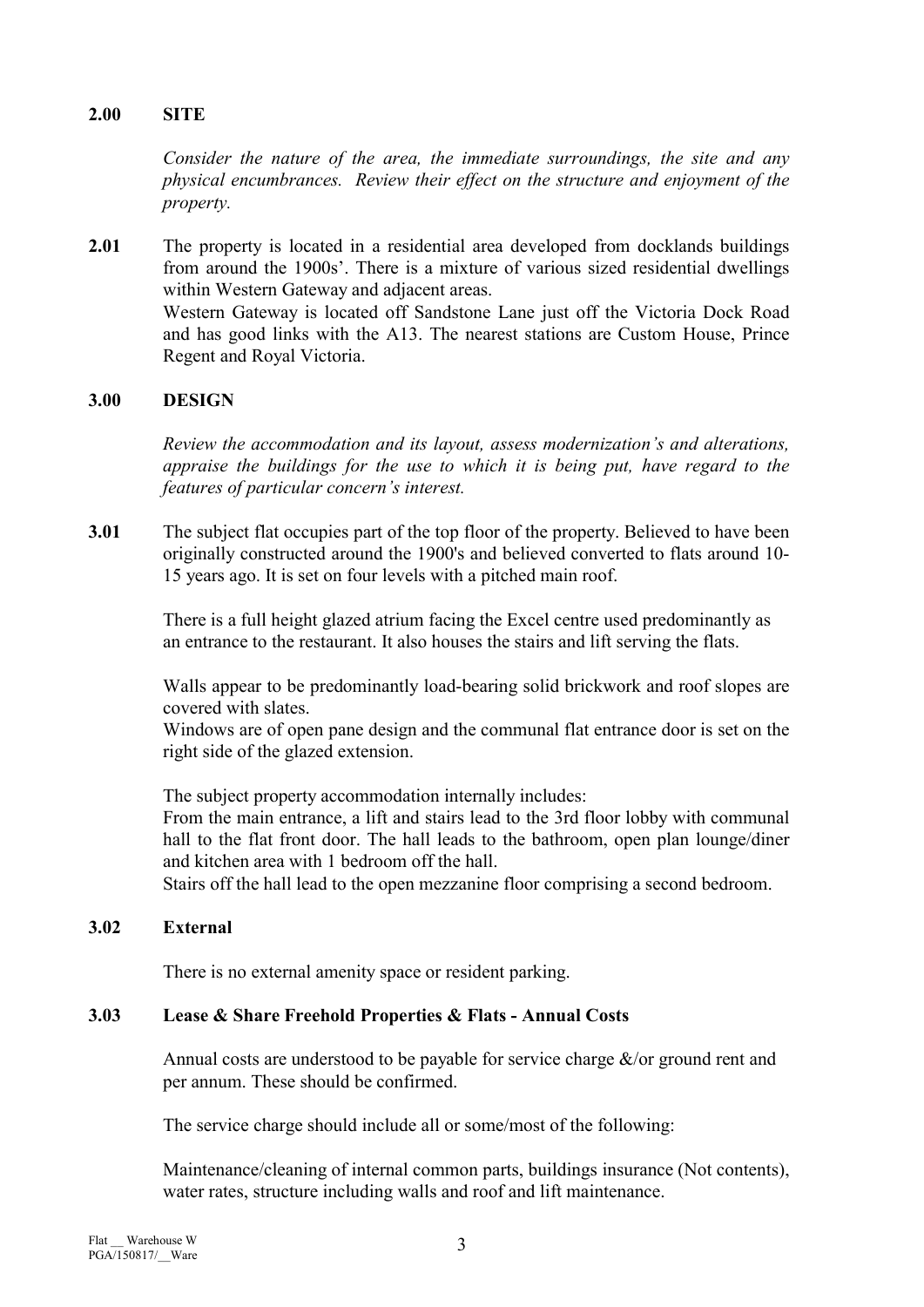Your solicitor should determine the extent and areas the service charge covers with regards to repair and maintenance as well as a breakdown of these costs. It should be clear in the share freehold agreement/lease the other 'extra over' costs involved in properly maintaining the building as a whole on items that are not included from both routine and cyclical maintenance perspectives.

Although there are generally no onerous clauses in standard share freehold agreement or leases. Any uncertainties as to issues raised in this report can potentially cause problems for all parties with unexpected costs not previously known about.

You should be particularly aware that major works undertaken i.e. roof works and external redecorations are not always covered by the service charge.

The cost of this work is normally recovered from the share free/lease holders.

It is advised that your solicitor makes the necessary enquiries with the vendor to determine if any major works are intended to be undertaken on the property in the near future and what possible financial implications they may have on any potential buyer.

Everybody planning to buy a share free/leasehold property (most flats and maisonettes and a few other properties are share free/leasehold) is advised to pay particular attention to the terms of the share freehold agreement/lease.

Your Legal Advisers, who are responsible for checking the freehold agreement/lease for you, do not normally see the Property – so it is only the Surveyor who has the opportunity to note any specific features which may have legal implications.

You are advised to ask your Legal Advisers to supply the answers to the following:

- a) Are the other flats occupied by owners or tenants?
- b) Is there a Management Company and/or Managing Agent correctly set up to deal with the running and maintenance of the block containing the Property?
- c) Does a suitable annual maintenance and replacement fund exist, with suitable reserves, to deal with general cleaning, maintenance and repair of the common parts, and repairs to the main structure, centralised heating installation, lifts, etc.?
- d) What is the ground rent; what sum was last paid as a maintenance/service charge, and what period did it cover; and are the maintenance/service charge accounts satisfactory and up-to-date?
- e) Is there evidence of regular maintenance of services; and are there satisfactory current certificates for the testing/servicing/maintenance of the following common services: (1) the lifts; (2) the fire escapes and fire alarms; (3) the security system(s); (4) any common water/heating system; and (5) other communal facilities?
- f) Are there any existing or foreseeable management problems or disputes, or any known outstanding repairs or programmed works, which would affect the level of the service/maintenance charge payable?
- g) Is the liability clearly set out as between the Leaseholders, the Freeholder and the Management Company – for repairs to the Property and to the common parts and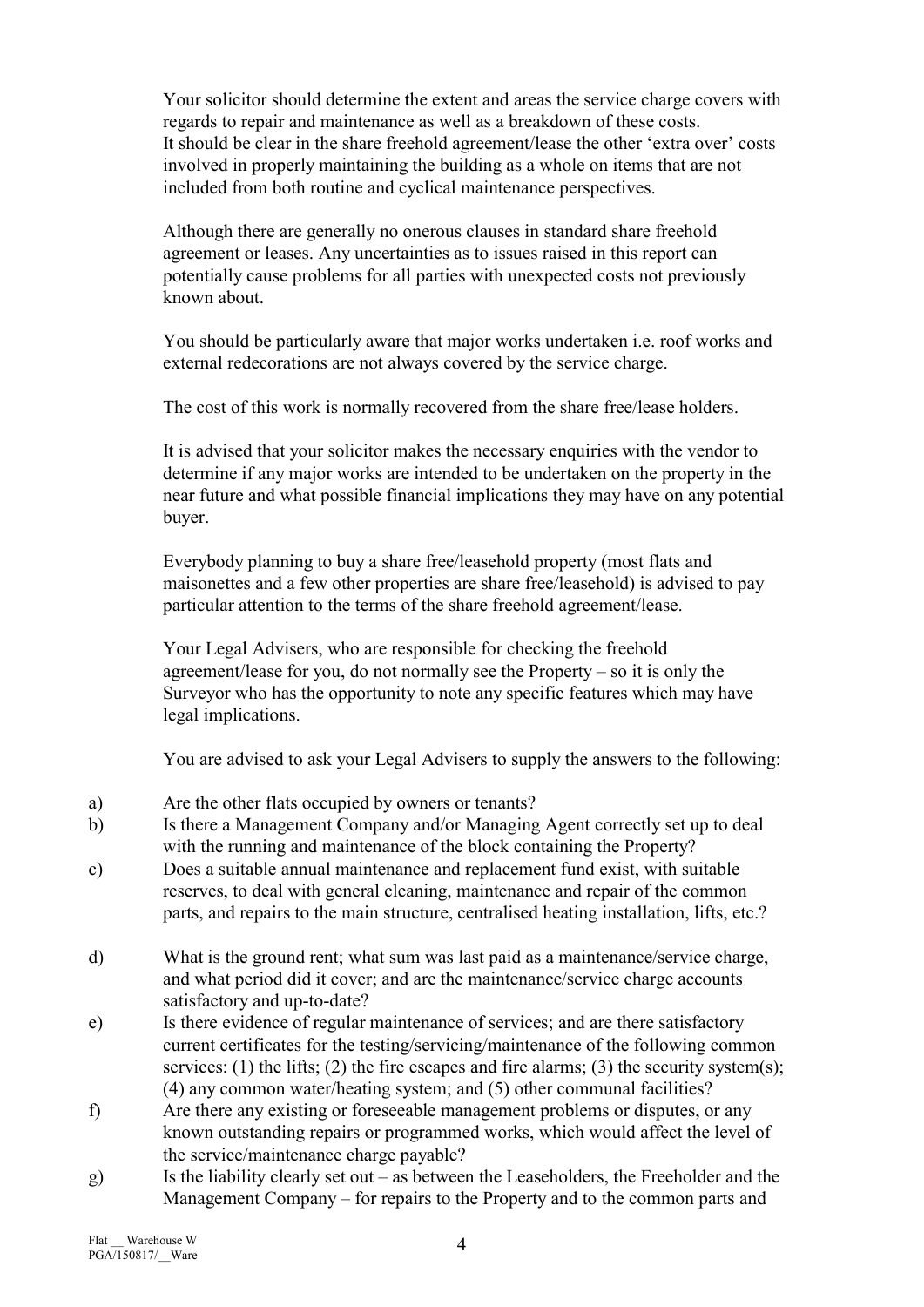the main structure; is the liability shared equally between Leaseholders and is there suitable machinery for settling any disputes which may arise in this area?

- h) Is it the Management Company or each individual Leaseholder who is responsible for the building insurance, and is there a block insurance policy?
- i) Are there any unusual restrictions on the sale of the Property?

The most important assumptions are, in brief:

- 1 If there are more than six properties in the building, the Property is managed either directly by the freeholder or by a professional managing agent.
- 2 If there is more than one block in the development, the Lease terms apply (except for upkeep or common roads, paths, grounds and services) only to the block containing the Property;
- 3 There are rights of access and exit over all communal roadways, corridors, stairways, etc., and to use communal grounds, parking areas and other facilities;
- 4 Where there is more than one Leaseholder, all the Leases are the same in all important respects;
- 5 The Lease has no particularly troublesome or unusual restrictions;
- 6 There is no current dispute over the Lease or any outstanding claim or lawsuit concerning it;
- 7 The unexpired term of the Lease is at least 70 years;
- 8 The Property is fully insured.

## 4.00 STRUCTURE

Establish how the building is structurally framed, check the condition and the adequacy of the structure, note any movement or deflection in the structure, advise on remedial works and assess the condition of the foundation.

 Whilst the other upper and lower areas of the property do not form an immediate part of the intended purchase, leaseholders have a repair responsibility extending to the whole building. Any repair costs incurred by the freeholder are divided equally regardless of the work involved or the position of their part of the property in relation to that work.

 It is for this reason that these areas of the property have been included in the survey - where access was possible to inspect.

 It should be ensured that the necessary consents and approvals were obtained for the conversion.

#### 4.01 Framework

The external walls are considered to be of solid brick construction. The subject property floors are believed to be a mix of precast and cast in-situ concrete and suspended timber. The roof is believed to be of traditional timber King truss design.

There is a four storey glazed structure to the 'front' of the property. It is assumed this is owned and maintained by the restaurant as this is its main entrance. Further enquiries are advised as this will require regular cleaning.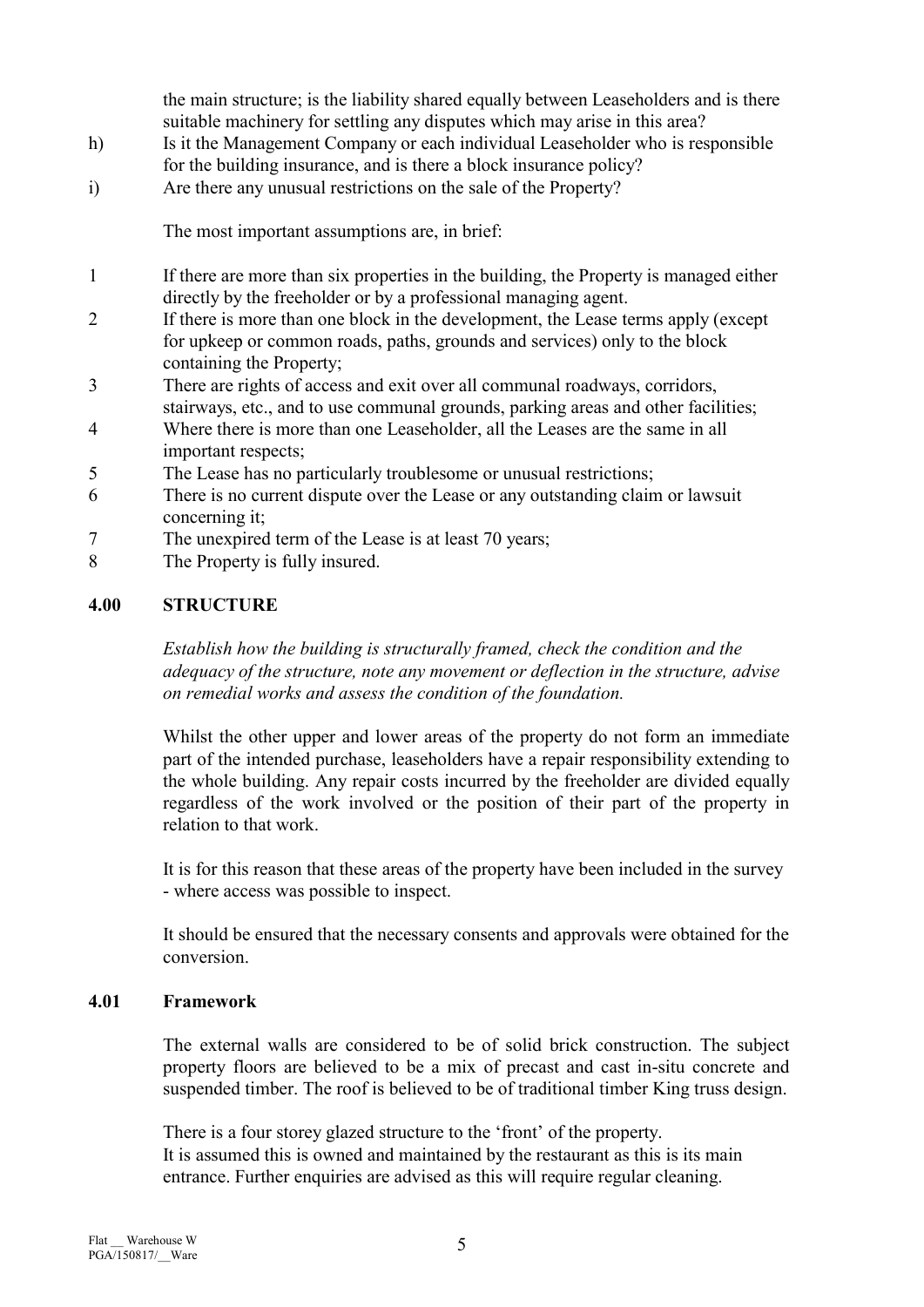Other walls within the flat are brick or load-bearing brickwork with some timber stud partition walls.

It should be ensured Planning and Building regulations applications were submitted to the Local council for approval of this work and the buildings change of use and that completion certificates are available for this and any other notifiable work. No doubt your solicitor can make the necessary enquiries inform you accordingly.

- 4.02 External walls appear upright with door and window openings reasonably true and well formed.
- 4.03 The roofs appear to be in generally fair condition. See later notes.

#### 4.05 Foundations

These were not inspected, but there is no evidence to suggest that the foundations are not in reasonable order.

 It is uncertain if any major restructuring works were undertaken to the buildings foundations as part of its refurbishment and conversion and if the structure is relying on its original foundations.

 The property is within the Docklands area, close to the Thames. This and the surrounding area could be liable to flooding at high tides on a seasonal basis. Further enquiries are advised to ensure this is not an issue.

 The left side elevation of the block has foundations formed of arched brickwork. These are surrounded and partly submerged into what is believed to be part of an old wet dock which is now enclosed.

 There were no obvious signs of deterioration to this area although the most vulnerable sections will be the brickwork and mortar around the water 'tide' level. It should be ensured that the necessary strengthening works were undertaken, (if required), at the time of the building conversion to the foundations and perimeter dock walls.

 Further enquiries are advised regarding maintenance and repair responsibility for these areas.

#### 4.06 Movement – All Elevations

There were no obvious signs of any major structural movement, heave, slip, sheer or deflection in the main structural external walls of the property where access was possible to inspect.

Lack of access prevented a proper inspection of the upper areas.

There were however, areas of defective/cracked bricks and pointing that require attention to all elevations. These repairs can be done when external decorations and maintenance are next undertaken.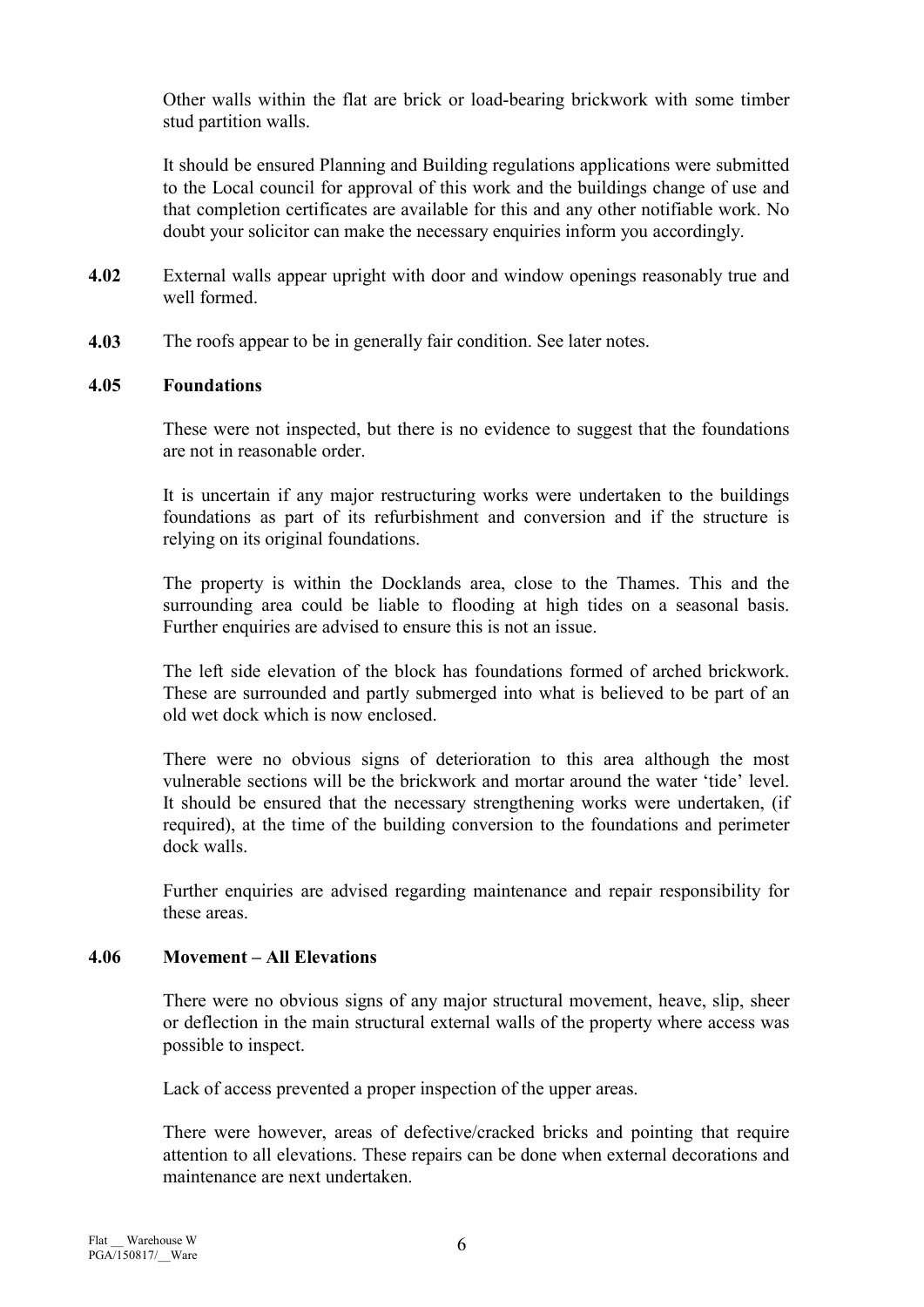It is assumed these were not considered serious to warrant any works at the time of the conversion.

It does not appear that full repointing or crack repairs were undertaken as part of the conversion works and regular patch repairs to the brickwork and pointing should be expected with the same frequency as external redecorations.

Detailing, particularly to the low level projecting brickwork require repairs. Some areas are encouraging moss and algae growth and the lower areas are showing signs of damp.

Whilst there are no signs of any major or significant cracking or movement, a property of this age and type and in this area, some seasonal movement of the structure is to be expected. This will mean that any cracks will probably continue to open and close up on a periodic basis.

 The property is close to the Thames and the surrounding area could be liable to flooding at high tides on a seasonal basis. Further enquiries are advised to ensure flooding is not an issue, or problematic with regards to insurance. (See 8.02).

4.06 Repairs to brickwork and pointing. (share of cost)  $\text{\pounds}300$ 

Tie bars and end plates were present to both front and rear wall elevations at all floor levels.

This indicates these brick walls were not adequately tied into the main structure at the floor levels when the structure was built and as a consequence over time have bulged and moved away from the main structure.

This is likely to have been exacerbated over time following previous alterations undertaken to the building.

Historically, the procedure used to arrest these problems would be to feed iron or steel bars (Normally to the upper floor levels) through the complete structure for its full depth. The bar would then be secured to the opposite wall or floor ceiling structure and heated along its length causing it to expand. The brackets seen externally would then be tightened onto the heated bar as tightly as possible. When the bar cooled it would contract and 'pull' the bulging brickwork back into some form of level.

Whilst difficult to establish exactly when this work was undertaken, it was common practice with this type of defect for the above works to be done to this type of structural movement. Whilst not practiced now, it proved to be a largely successful historical remedy.

Some slight bulging of the walls across their surfaces in the area of the bars was still evident. This however is not considered serious or progressive.

 As a precaution however, periodic inspections are advised to ensure more significant structural movement does not occur.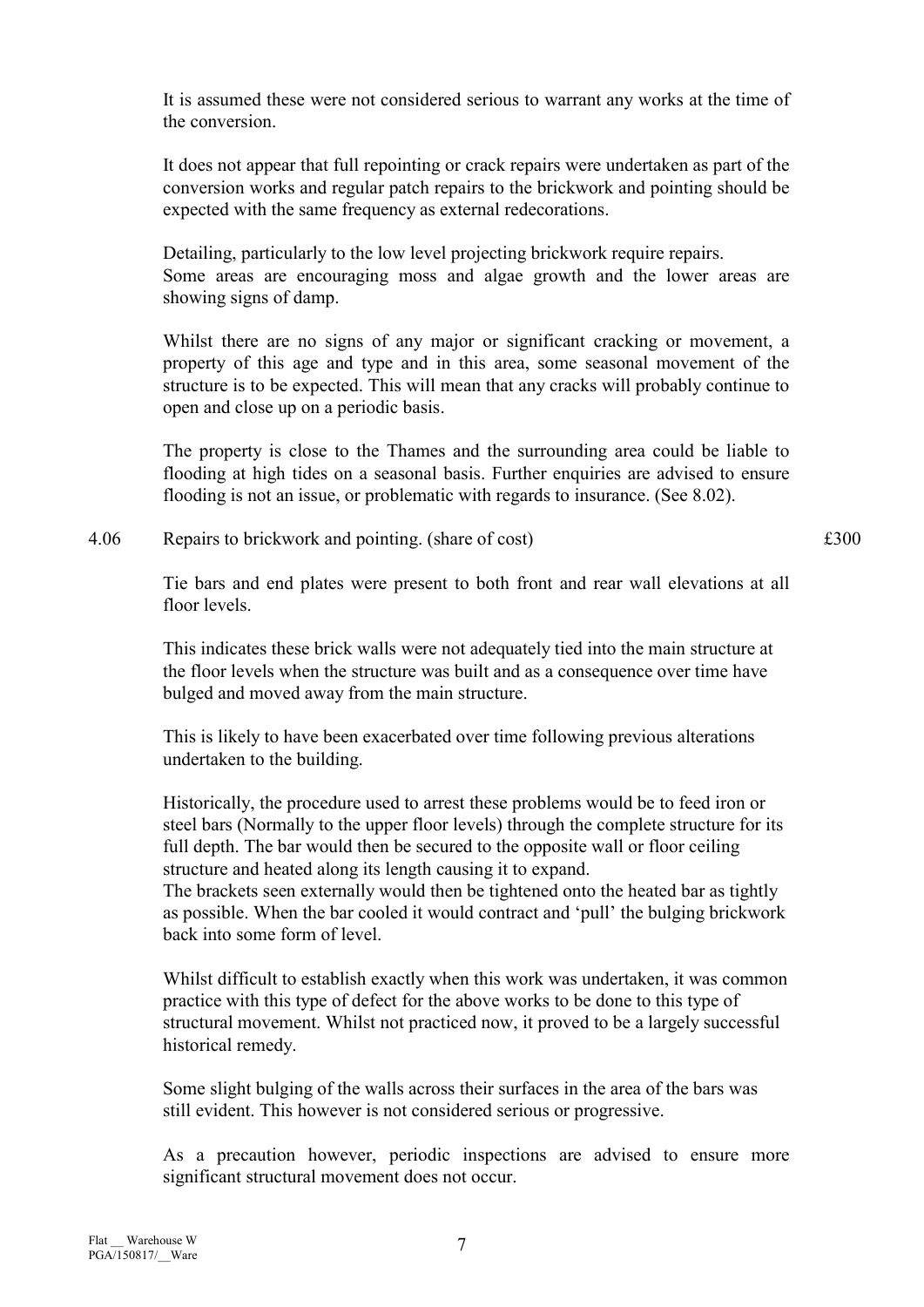## 5.00 FABRIC

Describe briefly the elements in the building, consider the construction, design and condition of each element, emphasize poor building detailing and remedial action required, inspect for damp, worm and rot.

#### 5.01 DPC

The property has undergone substantial refurbishment although it is uncertain the extent of works undertaken to attempt to minimise the damp ingress internally to the ground floor areas. These are predominantly the flat lobby and restaurant entrances with the other area warehouse storage.

Where it has not been possible to reduce ground levels some form of internal tanking system would have invariably been used to eliminate damp ingress internally to the lower areas as part of the refurbishment.

 No access was possible to determine if any damp is present within the ground floor areas of the building.

External ground levels are high and should be reduced to 150 mm below any DPC or internal floor level.

 The projecting lower brickwork should ideally be over dressed with lead flashing to prevent possible damp ingress.

 No costs have been included for this as these are deemed to be the responsibility of the owners of the ground floor areas.

 Further enquiries are advised to determine if the flat owners have a repairing responsibility extending to damp works to the lower area.

## 5.02 Chimney Stacks –N/A

#### 5.03 Roofs

The original roofs were altered as part of the conversion works. Full access was not possible to inspect the upper areas.

The roofs comprise original timber 'king' trusses with some steel plate and bolt reinforcement/strengthening present. Large dimension cross 'battens' support the timber boarding below the felted and slate finish roof coverings.

It was not possible to undertake an inspection of the underfelt above the boarding to assess its condition.

A section of roof slope below the central ridge has been altered to accommodate roof light glazing comprising powder coated aluminium framing and sealed double glazed units.

The roof timbers appear to have been sand blasted to provide a natural wood finish. It is uncertain if any fire retardant sealer has been applied to the exposed timber or if this was a building regulation/fire safety requirement as part of the conversion.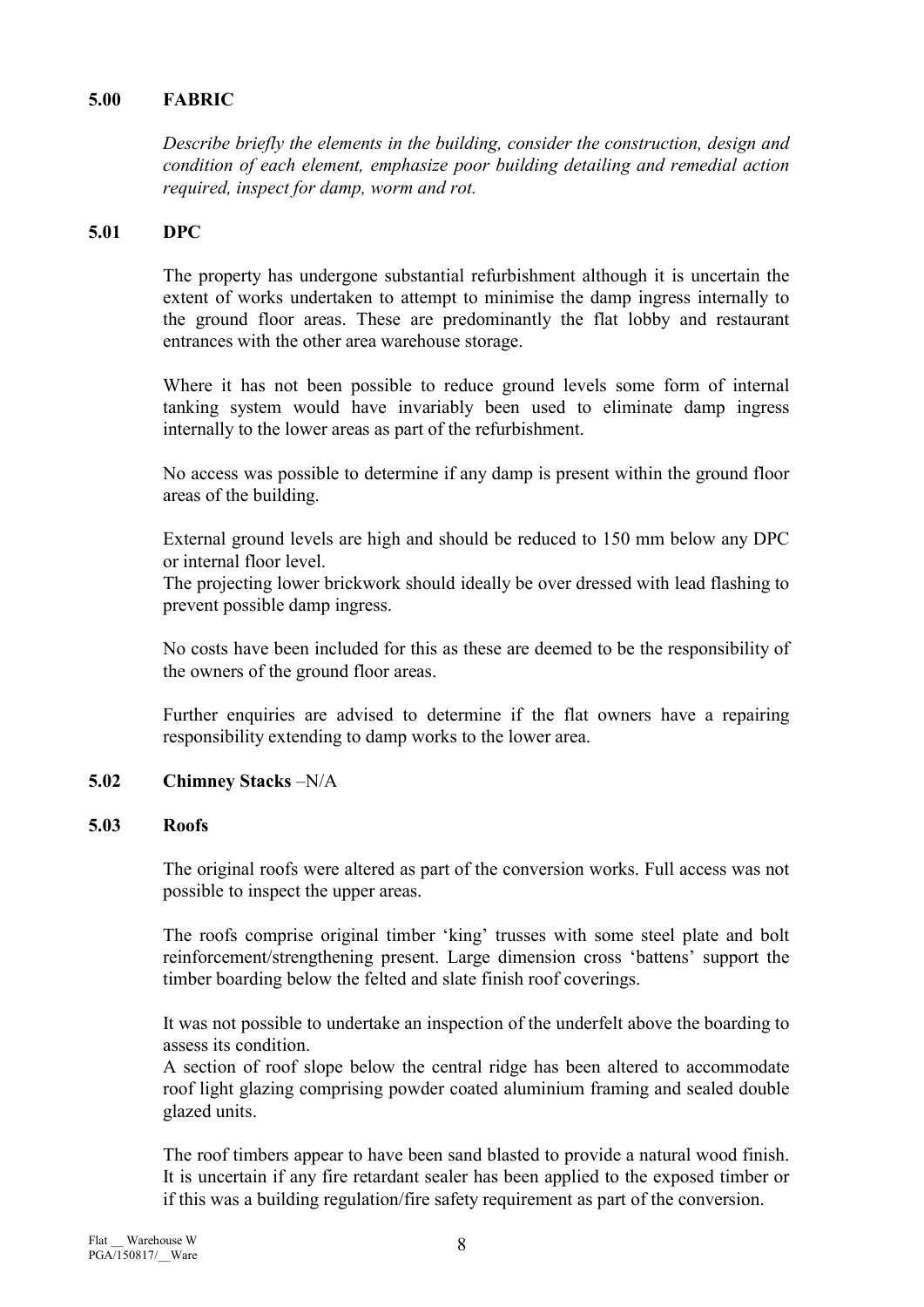Further enquiries are advised.

A very limited inspection from ground level suggests the roof areas are in generally reasonable condition for their age and as such are unlikely to require substantial work. However, a general overhaul and maintenance and repairs to isolated defects should be expected and dealt with accordingly on an annual basis.

The parapet brickwork to both gables appears to be in fair condition.

Roof ventilation is considered adequate and likely to have complied with regulations in force at the time of the conversion.

It is unlikely that the sloping sections of roof to the upper floor are sufficiently insulated by current standards.

If this is done the areas require a minimum 50mm air gap between the insulation and the underside of the roof to avoid potential condensation problems and to proved adequate ventilation to the remaining roof voids.

No access was possible to inspect these areas without disturbance of the timber boarding.

It is not believed there are any issues with these areas at this time so the addition of insulation to these areas is not considered a cost effective option at this time. This can be done when the roof is next recovered, if required.

#### 5.03 General maintenance of pitched roof. (share of cost)  $\pounds 200$

Enquiries should be made with the freeholder/management company to determine if any major works have been done or are planned for the property, in particular the roof. This would provide timescales as well as an indication as to its condition, when maintenance will next be required and the approximate cost of this work.

Routine and planned maintenance of the upper external areas can only be undertaken of full scaffolding or 'cherry pickers'. This would be expensive.

 It would be more cost effective long term if all maintenance and repair works to the upper areas requiring scaffolding were done at the same time. No casts for access have been included.

#### 5.04 Windows

Windows to the property comprise original single glazed Crittal metal type and double glazed roof glazing to the mezzanine and are in fair order.

Sealed double glazed door and window units only generally last for between 10-15 years. The seals deteriorate causing misting and condensation to the air gap. Some replacements should be allowed for in the future.

External decorations are in fair order but surface finishes are showing signs of deterioration and redecoration will be required within the next 1-2 years.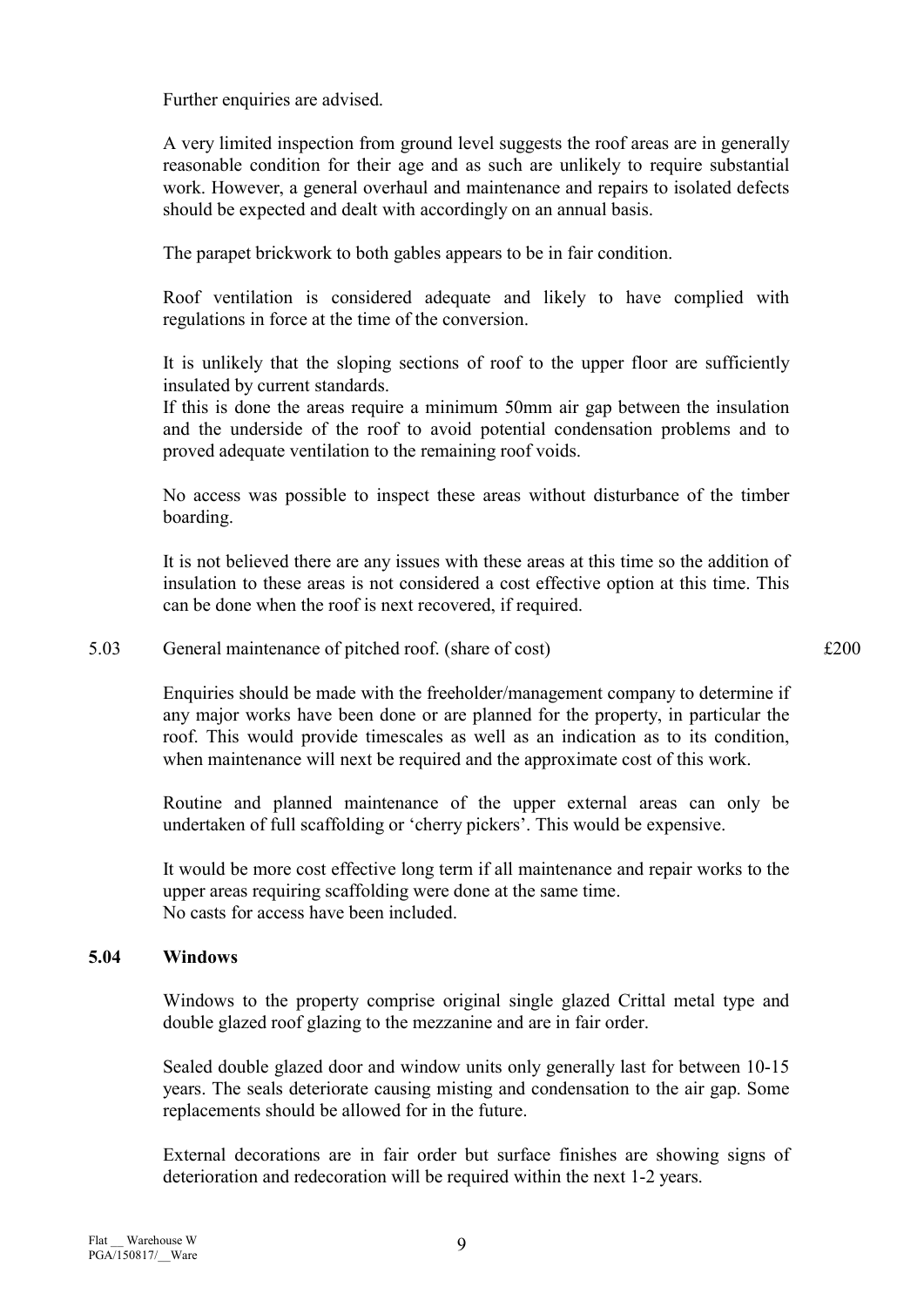Windows and glazing will be difficult to clean and maintain due to access.

5.04 External repairs and redecorations of all previously painted areas. (share of costs) £1,000

#### 5.05 Doors

The external communal door is fully glazed with video remote opening. Flat doors are timber/flush fire check. All doors are generally in good condition.

The lounge/diner Juliette balcony doors are part double glazed and believed to be a timber with a plastic surface coating. They are in fair order. The finish is fading.

If door closers have been removed or are missing they should be re-fitted to allow all the doors to self-close.

 Due to its regular use, the communal glazed entrance door will require regular maintenance. This should be covered in the annual service charge.

#### 5.06 Internal Walls

 Comprise sealed exposed original brickwork, plaster and stud partition walls. Isolated areas of defective plaster should be expected when re-decorations are undertaken internally.

 Hairline cracks were note at the skirting and other junctions. These are not considered serious and likely due to thermal shrinkage, drying out and minor settlement following the conversion works.

## 5.07 Fire Places – N/A

#### 5.08 Ceilings

 The ceilings comprise suspended timber with plaster skim on plasterboard and exposed roof timbers to the upper mezzanine and over the lounge.

 They appear to be generally in fair order with no obvious signs of sagging, cracking or staining. Any minor cracking can be repaired with internal decorations.

#### 5.09 Stairs

The spiral stairs leading to the mezzanine floor are in reasonable condition. Decoration and cleaning etc., of communal areas, lifts, stairs and corridors should be included in the annual maintenance charge. This should be checked.

#### 5.10 Floors

Finishes are a mix of carpet and ceramic tiles and are in reasonable order.

The timber suspended floors are reasonably even. Some floor areas were noted to have some springiness across their length. This is not considered serious.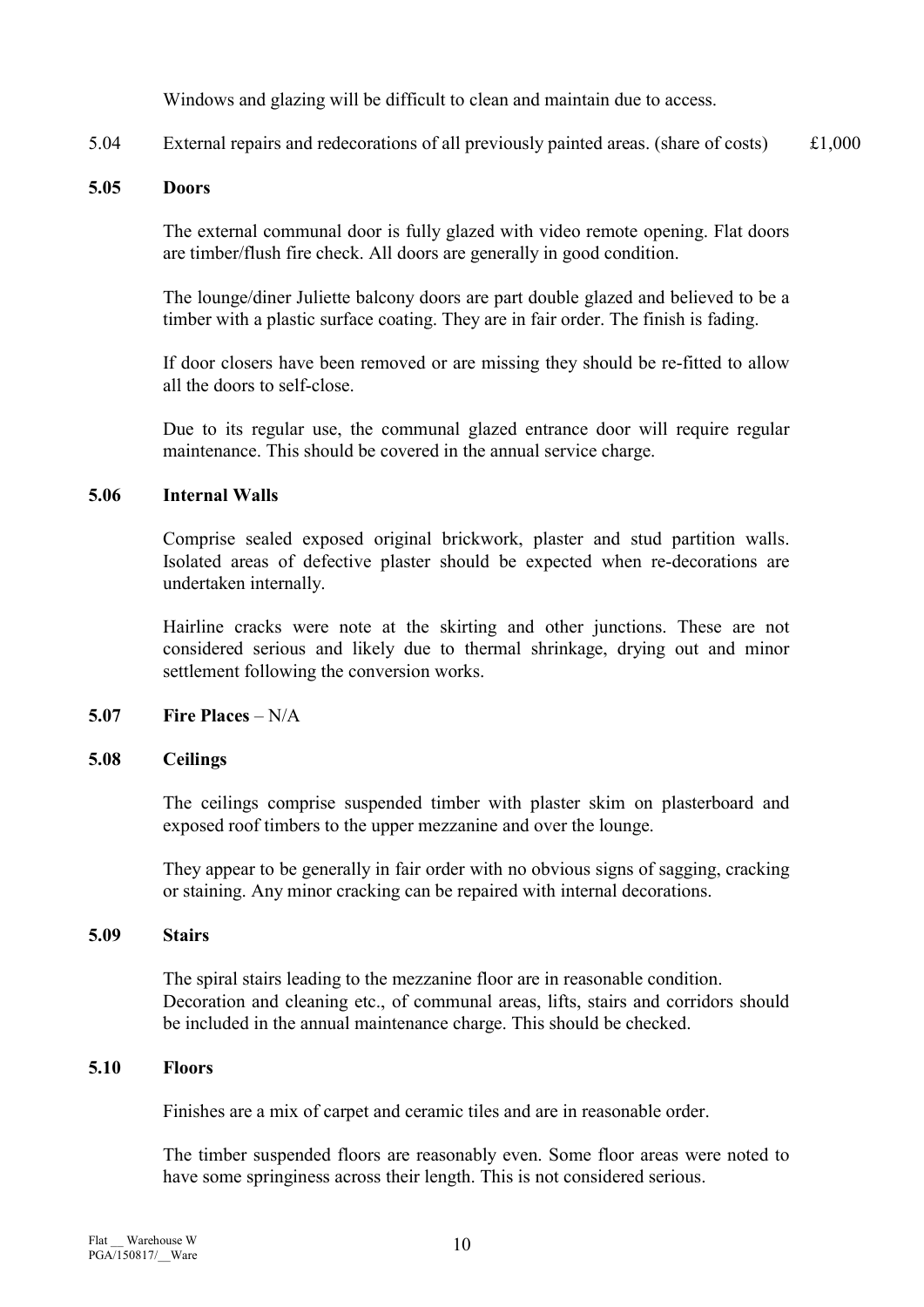#### 5.11 Joinery

Remaining external joinery and other painted areas are in fair condition but showing signs of deterioration. External redecorations are required within the next 1-2 years and some repairs

should be expected.

Internal joinery is in softwood and in good order.

5.11 External joinery repairs. (Provisional sum) (Share of cost)  $£500$ 

#### 5.12 Damp

There was evidence of penetrating damp to the lower external walls of the property. (See 8.02)

#### 5.13 Worm and Rot

No obvious signs of worm or rot were detected in the accessible timbers inspected. If there were likely to be any problems this should have been taken care of during the conversion and refurbishment.

Due to the age of the conversion, it is likely any guarantees are still in place and valid. Further enquiries are advised.

It is important to obtain copies of guarantees for this and any other treatments carried out on the property to ensure they can be taken over by the new owner.

In a property of this age, it would be unusual to find no sign of worm. In the unlikely event of active worm infestation being detected, we consider it can be treated in an isolated manner as a maintenance item.

## 6.00 SERVICES

6.01 Electric, gas heating, water and drainage services. Review the design and construction and overall condition of each installation; recommend tests by Qualified Engineers and all remedial action required.

#### 6.02 Electric's

The meter and fuse box are located in the hall cupboard. No inspection of the electrics was undertaken and no tests were done. The complete electrical system would have been renewed as part of the conversion works and it appears to be in good condition.

However, unless current test certificates/Part 'P' certification are available confirming the system is in order it is advised a test and report is undertaken to the complete electrical system as a precaution.

The extract fans, immersion heater and hot water cylinder and other fixed appliances should be checked for safe working prior to use.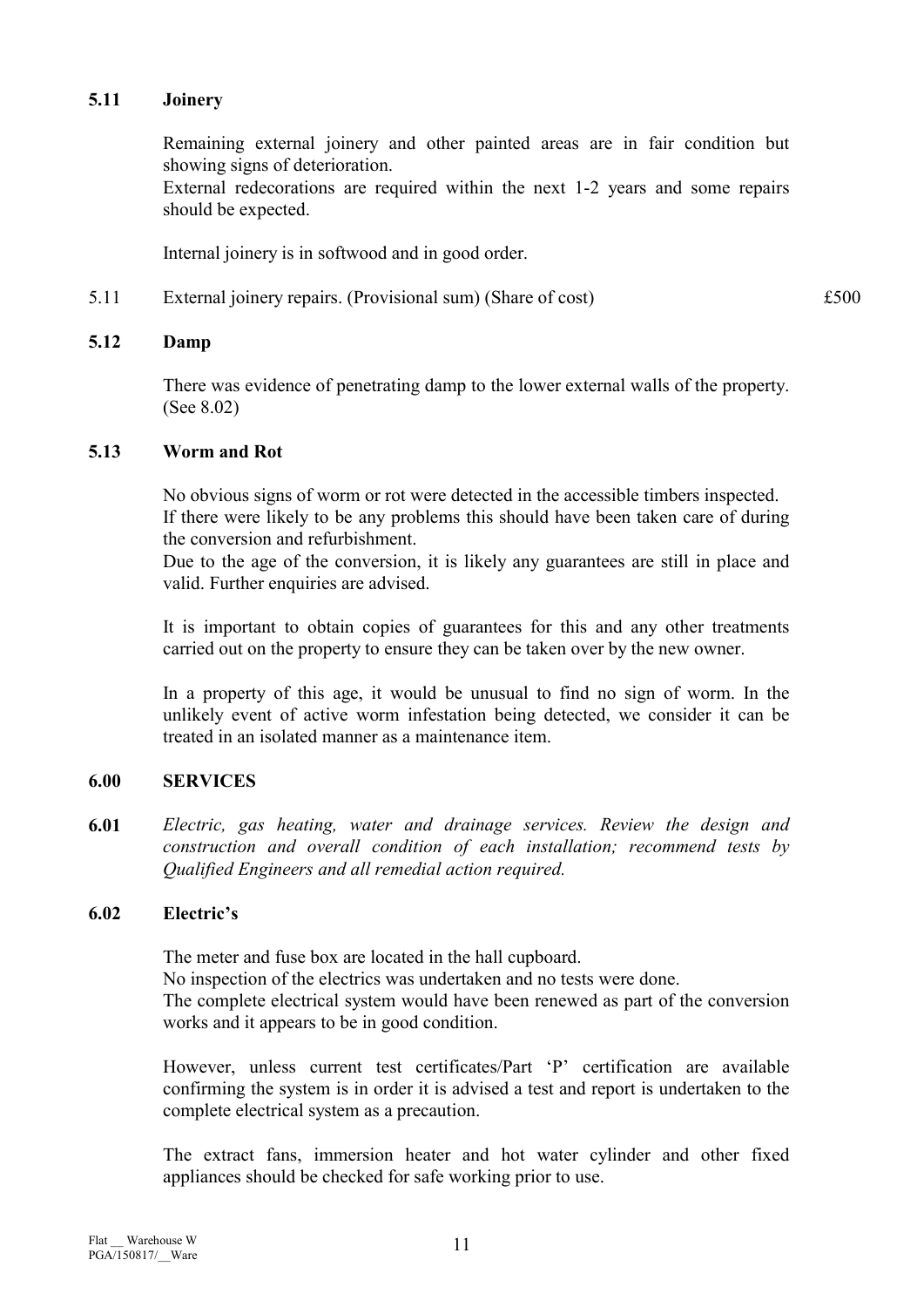Maintenance of communal lighting and power and the door opening intercom system should be included in the annual service charge. Your solicitor can advise.

- 6.02 Electrical test and report. Up grade. £500 All electrical work should be undertaken by an NIC/EIC registered electrician.
- 6.03 Gas

No mains gas is believed supplied to the property.

#### 6.04 Plumbing

Mains water supplies kitchen sink and hot water cylinder/immersion heater. It is likely any lead pipework originally present in the building was replaced during the conversion works although this could not be confirmed.

It is uncertain if concealed pipe work lagging is adequate. This should be checked as on thawing, frozen pipes can cause serious water damage.

6.04 Lag any uninsulated pipe work. (Share of cost) £100

#### 6.05 Heating

The central heating system was not inspected and no tests were done.

The property is heated by electric wall mounted radiant/warm air heaters. These should heaters provide adequate background heating although efficient and precise control can be difficult to achieve.

If they are in excess of 10-15 years old they are ageing likely to be inefficient compared to modern ones. They should be fully checked prior to use.

The present installation should provide reasonable background heating. Regular servicing should be carried out to ensure efficient and safe working.

6.05 Report and service of the heating and hot and cold water system.  $\pounds 300$ 

#### 6.06 Drains

 Soil drains discharge to the main drainage installation which is believed to run around the property.

Roof drainage comprises predominantly perimeter gutters to the main roof discharging to external metal downpipes.

Storm water downpipes appear to discharge to the enclosed wet dock. The road side gullies require clearing to prevent blockages and damp ingress.

The drain run and inspection chambers run around the block. It was not possible to inspect roof gutters, outlets and internal downpipes to check if storm water discharges satisfactorily.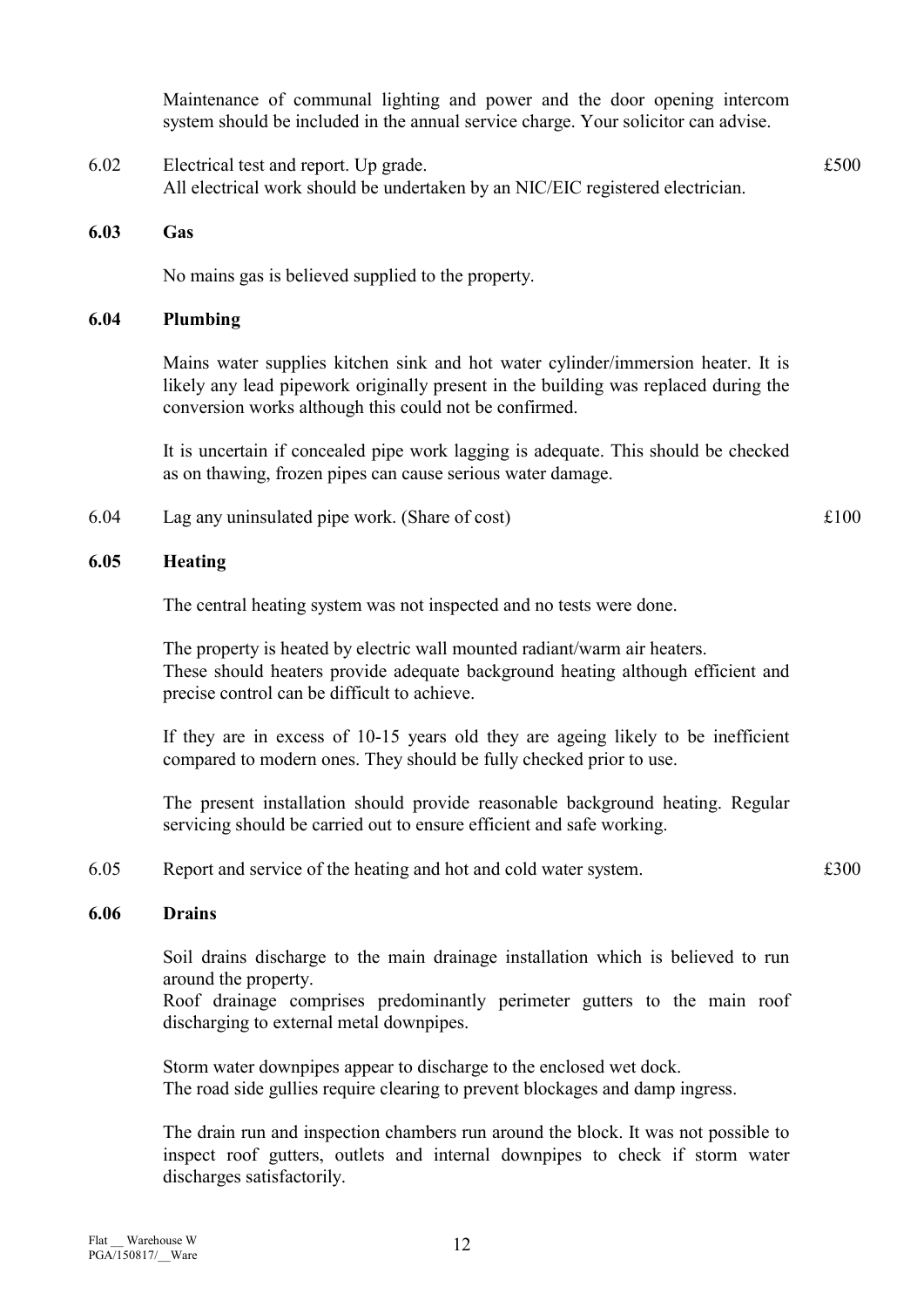The drainage system is believed to function adequately as this was invariably done at the same time as the conversion.

The external metal downpipes are in reasonable order but will require redecoration.

 The inspection chamber covers were not lifted or drains checked as a number of properties discharge into the system and it would make it very difficult to determine where any problems were originating from.

 It is recommended however they are checked a CCTV survey be done and the runs jetted to be certain of no major problems, although there are no obvious signs above ground to suggest this.

All waste fittings should be checked for leaks prior to appliances being used. Cost for this type of routine maintenance should be included in the service charge.

6.06 Overhaul of stormwater systems and CCTV survey and jetting. (share of cost) £400

#### 7.00 FITTINGS AND FINISHES

Describe briefly the condition of the general fittings, sanitary appliances and decorations, recommend remedial action needed.

#### 7.01 General Fittings

Kitchen - Fitted kitchen in good order.

#### 7.02 Sanitary Fittings

Kitchen – Inset single drainer stainless steel bowl with monobloc tap. Bathroom – Shower cubicle with mains shower, wash down WC with concealed cistern, wall mounted basin with mono-bloc mixer. Sanitary fittings are in generally good condition.

#### 7.03 Finishes

Ceilings and walls are generally emulsion. Softwood joinery is mainly exposed timber, gloss painted or self finish. External decorations are in fair order. Internally, all decorations will need refreshing if fixtures and fittings are disturbed.

#### 8.00 OUTBUILDINGS, GROUND AND BOUNDARIES

Describe briefly the construction and condition of the buildings attached to the main structure, the construction and condition of boundaries and condition of the grounds. Emphasize the remedial action required.

#### 8.01 Outbuildings  $-N/A$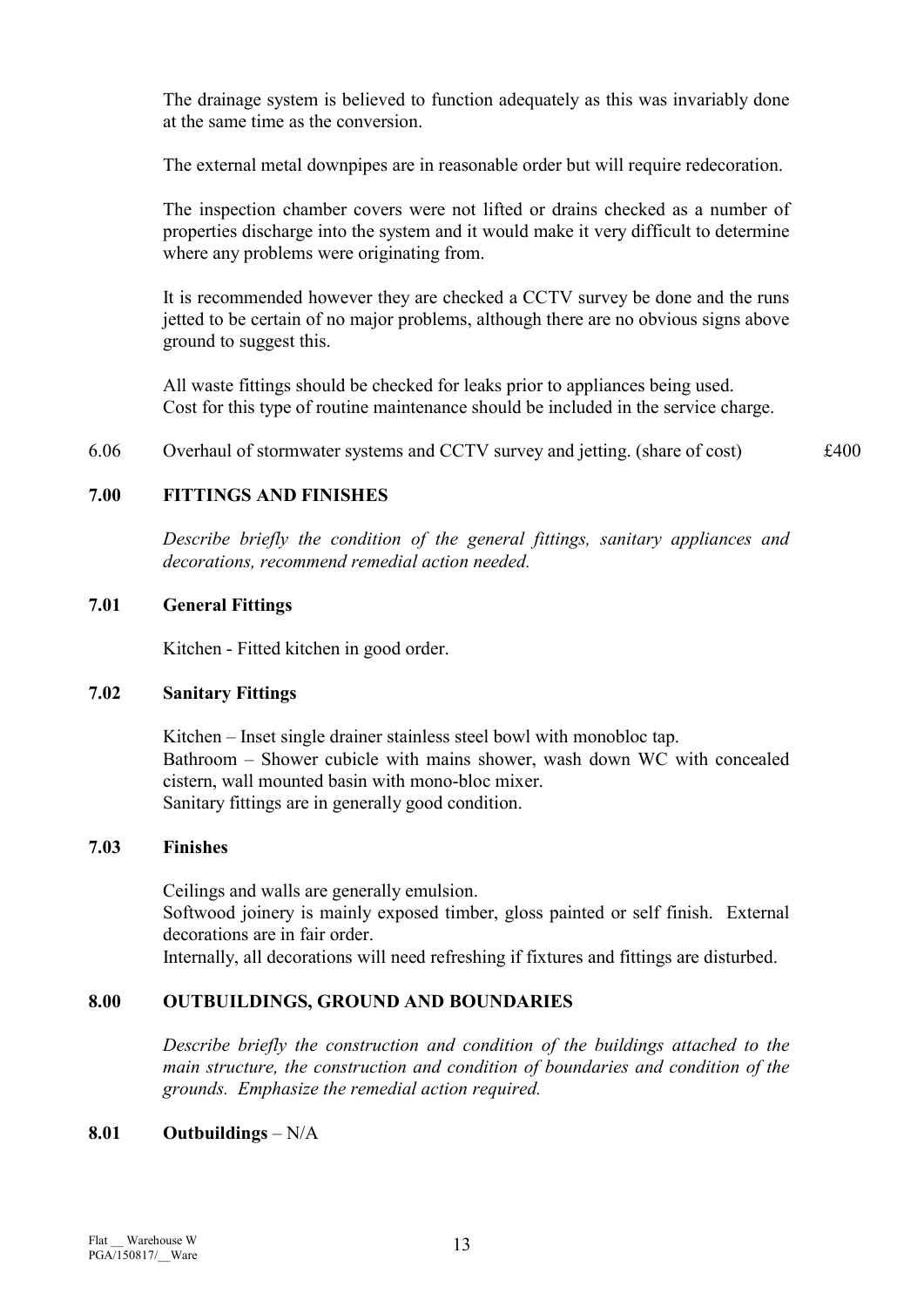#### 8.02 Grounds - (As 3.02)

There are believed to be no communal grounds or external amenity space for the flats. Paths and paved areas could be slippery in wet, icy weather.

 Maintenance and repair responsibility should be checked with regards to external paving the wet dock and walls and timber 'jetty'.

 Some car parking is available around the block, although this is believed to be for the ground floor occupants use only.

#### 8.03 Boundaries

The properties boundaries are believed formed from the external walls.

It is advisable that your Solicitor checks on the ownership and repair responsibility of the external areas.

#### 9.00 ENVIRONMENTAL FACTORS

Review internal and external environmental conditions, consider improvements to enhance the internal environment daylight ventilation, insulation, noise, safety, health and security aspects.

#### 9.01 Thermal

There were no signs that thermal insulation is present to the external walls. The older window would benefit from secondary double glazing. Loft insulation is believed adequate.

- Note: The high ceilings, roof glazing and uninsulated external walls means that the property could be expensive to heat as the wall structure will take heat prior to internal temperature increases. Continuous low level background heating is likely the most efficient way to maintain comfortable internal temperatures.
- 9.01 Upgrade roof insulation. (share of cost)  $\pounds 200$

#### 9.02 Ventilation

All rooms can be ventilated with window opening lights. Kitchen and bathroom fans should be checked.

9.02 Check 2 No' fans.  $\text{£}100$ 

## 9.03 Safety

The property is generally acceptable from a safety aspect, hardstandings and paths could be slippery in wet, icy weather.

The electrical installation should be checked by qualified engineers prior to use.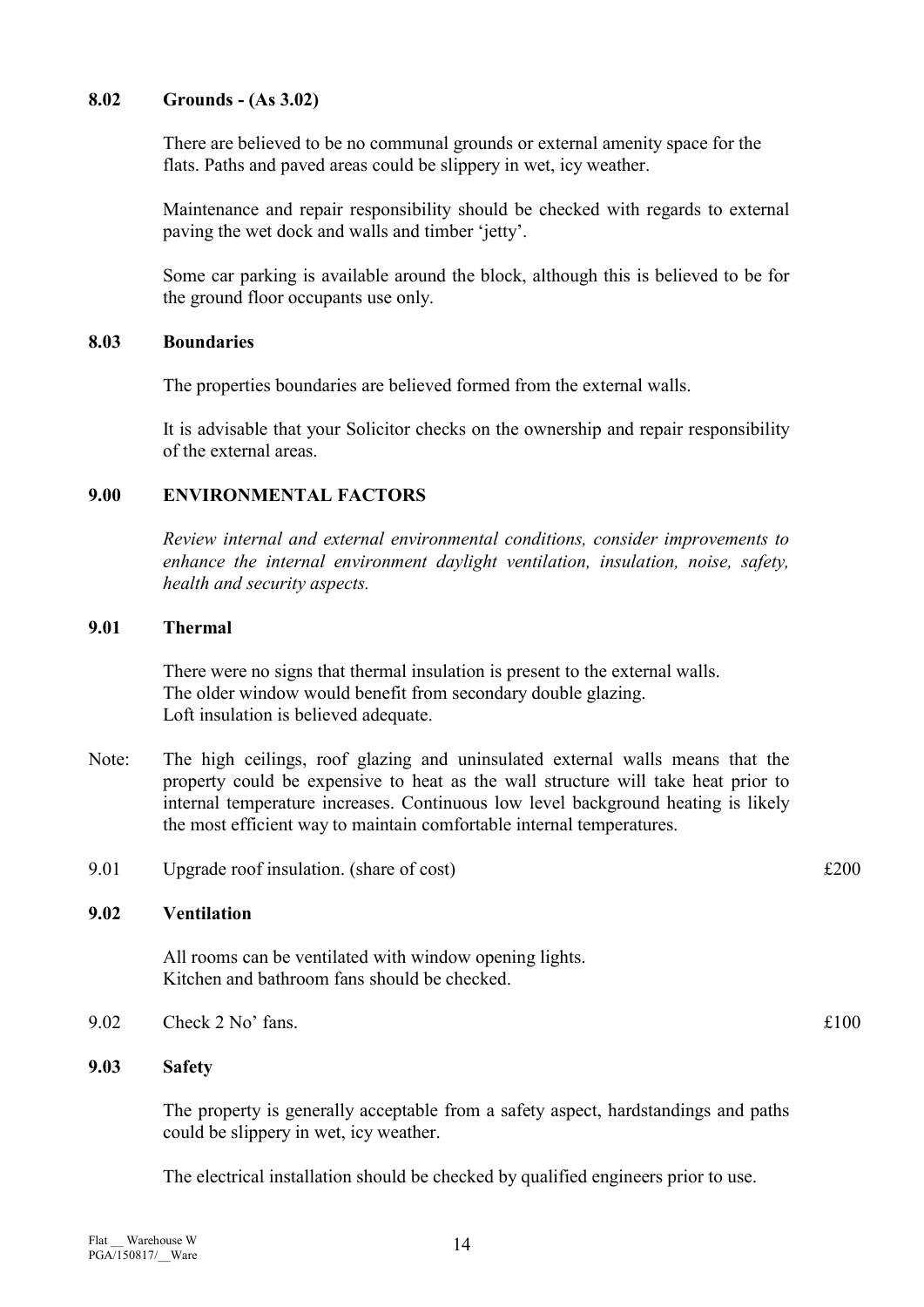#### 9.04 Security

Consideration should be given to changing the locks to flat front door and the provision of additional security to windows.

Your local Crime Prevention Officer can provide additional advice. It should be noted that inadequate security could affect any insurance claims.

The flats benefit from a remote door release video entry system.

#### 9.05 Disturbance

 The property is close to the Thames, Exel centre and London City Airport. It is likely there will be some disturbance from all of these. Parking restrictions are in place locally.

#### 9.06 Acoustics

 No noise was heard from the other flats during the daytime inspection. It is therefore considered that no additional soundproofing is required.

 The solid party walls and floors to the adjoining properties provide good sound insulation. This is based on the level of noise disturbance noted at the time of inspection and different levels could be experienced at different times of the day and evening and consideration should be made for this.

 It is not known if ceiling or floor acoustic/sound insulation material has been added as part of an earlier refurbishment. No issues were noted at the time of the inspection although further enquiries are advised.

#### 9.07 Environmental Survey.

 Most environmental surveys will refer to areas suffering from 'Natural Ground Subsidence' with some risk of flooding This is not an uncommon statement to be made, although it is not something to be unduly concerned about and there were issues noted in the report to give cause for concern.

 However, it is advised that due to the property being near the docks and river and a potential flood plain, an environmental survey is undertaken to ensure that risks of flooding and ground movement (Amongst other things) are minimal. Also that any contamination land (If any) was properly prepared/removed prior to

the conversion.

 It is normal procedure for enquires of this type to be part of the local authority searches your solicitor undertakes. There may be an additional charge for this service. No doubt your solicitor can advise.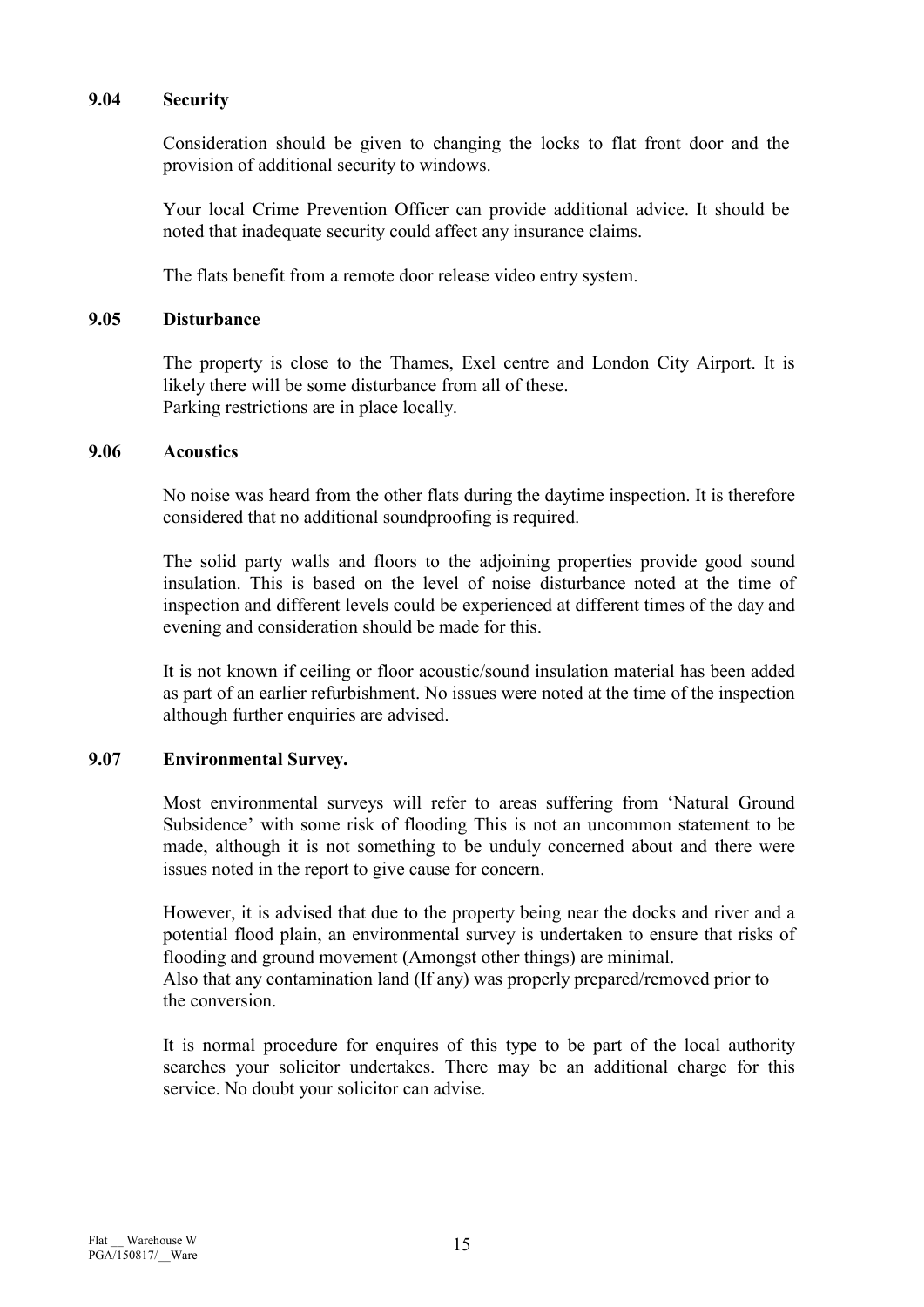#### 10.00 FINANCIAL CONSIDERATIONS

Provide estimated costs for remedial works. Assess maintenance problems. Consider development potential legal obligations and responsibilities.

#### 10.01 Defects

 Items considered essential to put the building into a good state of repair have been collected separately from those considered desirable to improve the enjoyment of the property and are listed in Appendix A with estimated costs of the works.

 The works are assessed as if a jobbing builder was carrying out general works and specialists sub-contractors carrying out specialist work. These costs are intended as a guide only and should not be regarded as an accurate indication as to the actual cost a builder would charge.

#### 10.02 Maintenance

 The property is in reasonable order although it does not appear to have had much maintenance done since its conversion. There are some external areas that require attention and routine maintenance to avoid future deterioration.

#### 10.03 Planning

 I am not aware of any special planning provisions or any proposed extensions or building in the area.

The property is believed sold with leasehold possession without encumbrances.

 The ownership and split of responsibility for maintenance needs to be established for all external and internal communal areas, particularly the wet dock, timber 'jetty' and dock walls.

 In addition, it is advised that your solicitor checks the terms and conditions laid down in the 'lease' to ensure there no adverse or unfair items included in any agreement as a condition of the sale.

 Any leasehold purchaser must be fully aware of the obligations relating to repair and maintenance of the property as a whole and the extent of responsibility for any works initiated.

 It is important guarantees, certificates, servicing receipts or other documents relating to the property - particularly electrical and gas items - are obtained from the new owner, and that these guarantees can be passed onto the new owner.

Fixtures and fittings should be the subject of a separate agreement.

 Enquiries should be made to determine if there have been any issues with tidal flooding and if any unusual clauses and restriction or high premiums or excesses have been imposed on the property with regards buildings insurance.

No doubt your legal advisor will determine the situation and advise you accordingly.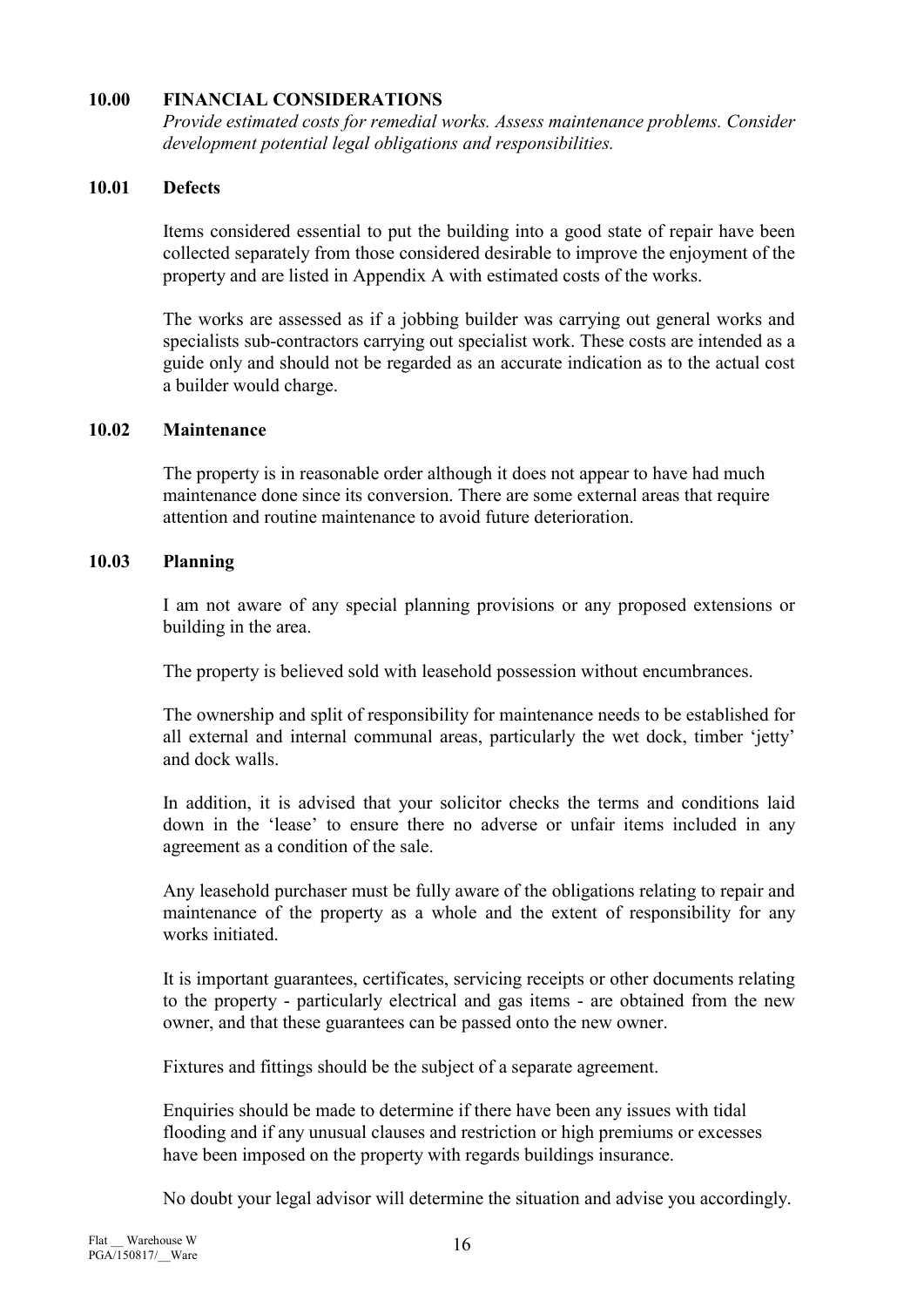## 11.00 CONCLUSIONS

Highlight salient features. Point out areas for further investigation. Relate the condition of the property to that of similar properties. Special advice.

- 11.01 The property offers reasonable accommodation.
- 11.02 With the exception of the minor external repairs identified the structural walls are in reasonable order. There is evidence of historical structural movement.
- 11.03 Parts of the property external fabric and external decorations will require attention within 1-2 years.
- 11.04 Decorative finishes internally are in fair condition.
- 11.06 A specialist test and report should be provided to the electrical installation and it's recommended remedial works undertaken. Earth bonding should be checked.
- 11.07 The electrics, heating and hot/cold water systems should be checked prior to use.
- 11.08 Sanitary and kitchen fittings are in good/fair order.
- 11.09 The minor remedial and maintenance works required are generally to be expected for this age and type of property.
- 11.10 It would be advisable to possibly seek a reduction in the purchase price to offset some of these costs listed in Appendix A under essential.

Survey Ends.

Paul Anderson. MRICS, MCIOB 1 September 2015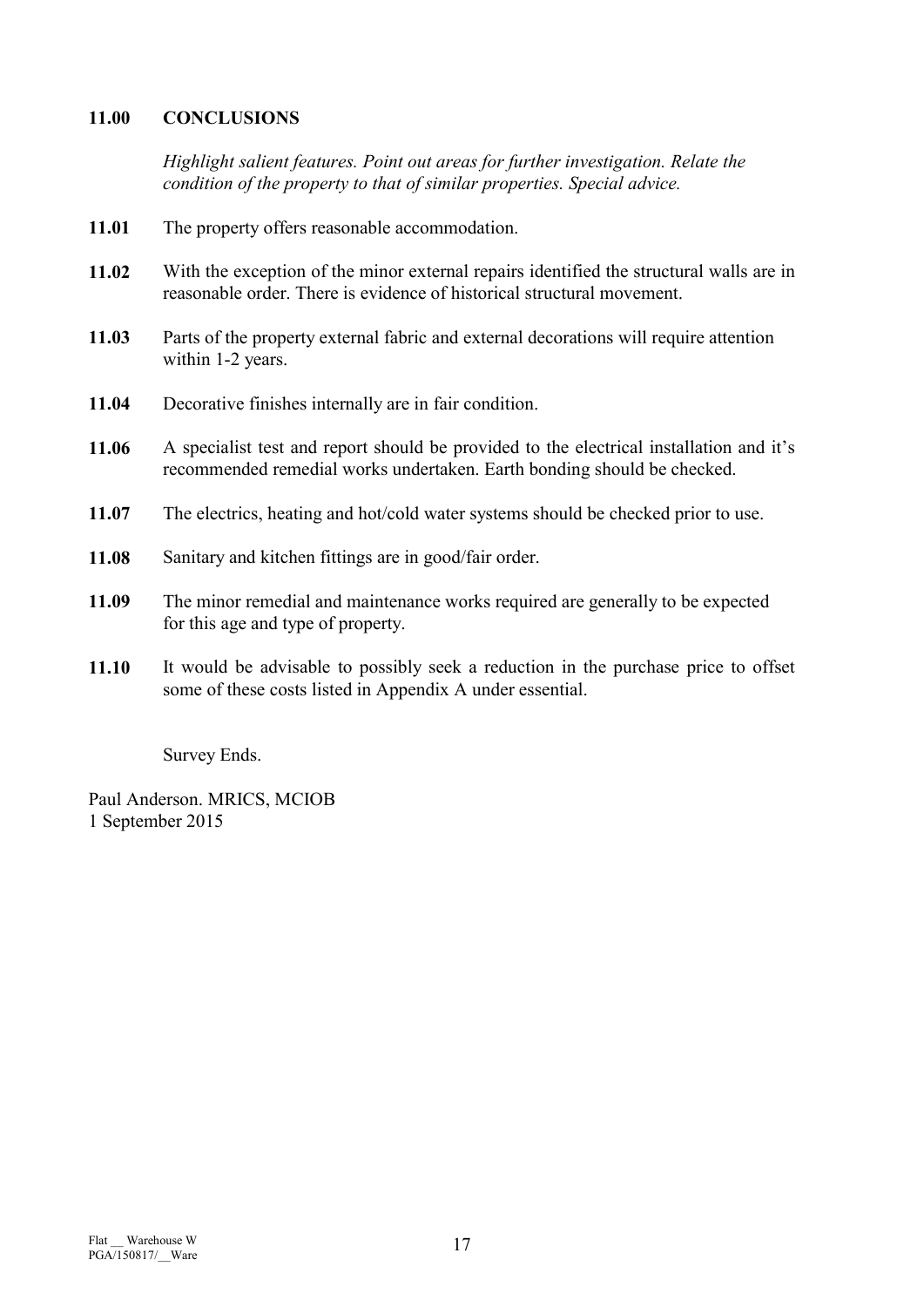## APPENDIX 'A' - COST SUMMARY

## REMEDIAL WORKS

## Works Considered Essential

| 4.06 | Repairs to brickwork and pointing. (share of cost)                                   | £300   |
|------|--------------------------------------------------------------------------------------|--------|
| 5.03 | General maintenance an overhaul of pitched roofs. (share of cost)                    | £200   |
| 5.03 | Improve ventilation to all roofs. (share of costs)                                   | £300   |
| 5.04 | External repairs and redecorations of all previously painted areas. (share of costs) | £1,000 |
| 5.11 | External joinery repairs. (Provisional sum) (Share of cost)                          | £500   |
| 6.02 | Electrical test and report. Up grade.                                                | £500   |
| 6.05 | Report and service of heating and hot and cold water systems.                        | £300   |
|      | <b>Total</b>                                                                         | £3,200 |
|      | <b>Works Considered Desirable</b>                                                    |        |
| 6.04 | Lag any uninsulated pipe work.                                                       | £100   |
| 6.06 | Overhaul of stormwater system and CCTV survey and jetting. (share of cost)           | £400   |
| 9.01 | Upgrade roof insulation. (share of cost)                                             | £200   |
| 9.02 | Check 2 No' fans.                                                                    | £100   |
|      | <b>Total</b>                                                                         | £800   |

Ground rent & service charge - TBC

 The above costs do not allow for any specialist fees or V.A.T. and indicate a share of the overall costs as appropriate. No roof/wall access has been included.